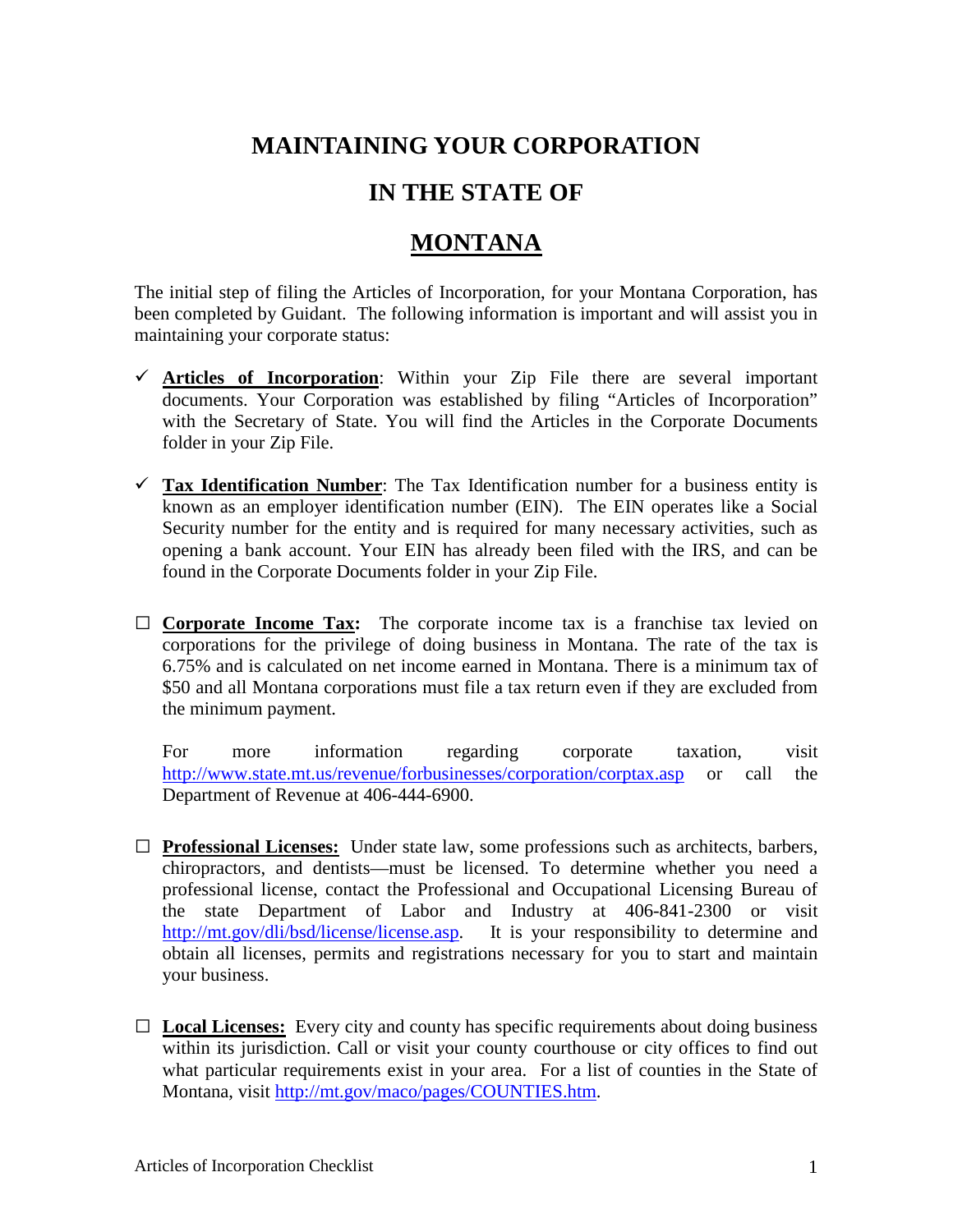- **□ Worker's Compensation**: If you are planning to hire employees, you will need to determine what kind of insurance coverage you are required to provide under state Workers' Compensation laws. You can get this information from Montana State Fund at 406-444-6500 and the state Department of Labor and Industry website [http://erd.dli.mt.gov/wcregs/wcrhome.asp.](http://erd.dli.mt.gov/wcregs/wcrhome.asp) If you have questions on workers' compensation please contact the Department of Labor 406-444-6532.
- □ **Annual Report Requirement**: You must file an Annual Report to stay in good standing with the Secretary of State's Office. The report is due each year by April 15 and must be accompanied by a \$15 filing fee. Businesses that file after that date will be charged a penalty. If you fail to file an Annual Report by December 1, your corporation will be involuntarily dissolved. You will have the option of filing an Application for Reinstatement for up to five years after dissolution.

Throughout the life of your business, it may become necessary to change your business name, ownership information, registered agent, or registered address, or to amend your articles, or to merge with another entity. It is very important that you notify the Secretary of State's Office of any changes. You can get forms at http://sos.state.mt.us/BSB/Business Forms.asp and fee information from the Business Services Bureau, 406-444-3665. In your Annual Report, you can report changes in your principal officers or directors, as well as information about shareholders.

- **□ Record Keeping:** Your Corporation is responsible for keeping at its principle office current names and addresses of all shareholders and the number and class of shares held by each, adequate and correct books, and minutes of the shareholder and board meetings.
- □ **Change of Address and/or Resident Agent Information:** In the event your Corporation's principal office address, your registered office address and/or your resident agent changes, you will be responsible for taking the necessary steps to inform both the Secretary of State and the Internal Revenue Service (IRS) of the address change. To notify the Secretary of State, you can make changes using forms located at: [http://sos.state.mt.us/BSB/Business\\_Forms.asp.](http://sos.state.mt.us/BSB/Business_Forms.asp) To notify the IRS, we have included additional information, including a Change of Address IRS Form, in the file in order to assist you in completing this process.
- □ **Additional State Requirements:** It is important to note that Montana Secretary of State may have additional requirements above and beyond what has been detailed above. It is your responsibility to read any and all information sent to you by the Montana Secretary of State or any other agencies, to assure that you are remaining compliant. Failure to remain compliant and/or respond to requests for information in a timely manner may result in dissolution of your Corporation.

This form is provided to you for informational purposes only. You are responsible for